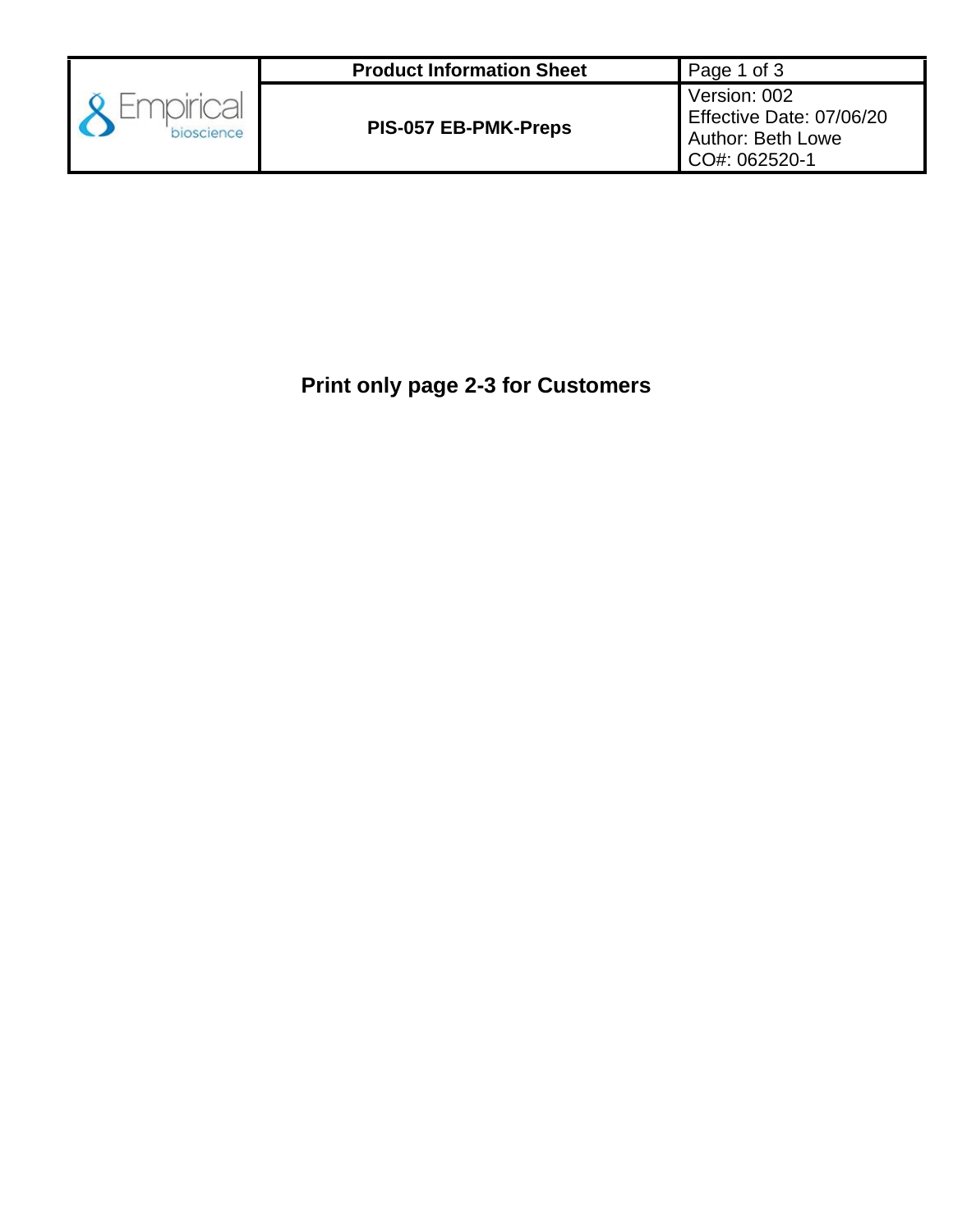

# **Concentration:** Not Applicable

#### **Storage and Handling:**

Store at room temperature upon arrival. Solution I once the RNase A has been added should be stored 2-8ºC. Solution II must be tightly capped when not in use.

# **Ordering Information:**

| <b>Item</b>                          | <b>Preparations</b> | <b>Number of Tubes and Volumes</b>                                                                                                                                                                                                                                                       |  |
|--------------------------------------|---------------------|------------------------------------------------------------------------------------------------------------------------------------------------------------------------------------------------------------------------------------------------------------------------------------------|--|
| EB-PMK-50<br>50<br>EB-PMK-200<br>200 |                     | EB-PMK Solution 1: 1x20mL, EB-PMK Solution 2: 1x20mL,<br>EB-PMK Solution 3: 1x20mL, EB-PMK HBC Buffer: 1x25mL,<br>EB-PMK DNA Wash Buffer: 1x15mL, EB-PMK Rnase A: 1x100uL,<br>EB-PMK Elution Buffer: 1x10mL, EB-PMK High-Bind DNA Mini Columns: 50,<br>EB-PMK 2mL Collection Tubes: 50   |  |
|                                      |                     | EB-PMK Solution 1: 1x60mL, EB-PMK Solution 2: 1x60mL,<br>EB-PMK Solution 3: 1x60mL, EB-PMK HBC Buffer: 1x80mL,<br>EB-PMK DNA Wash Buffer: 3x25mL, EB-PMK Rnase A: 1x400uL,<br>EB-PMK Elution Buffer: 1x30mL, EB-PMK High-Bind DNA Mini Columns: 200,<br>EB-PMK 2mL Collection Tubes: 200 |  |

## **Product Description:**

EB Pure Plasmid Mini-prep Kit combine the power of High-Bind technology with the time-tested consistency of alkaline-SDS lysis of bacterial cells to deliver high-quality DNA in less than 30 minutes. The key to this system is the High-Bind matrix that specifically, but reversibly, binds DNA or RNA under optimized conditions allowing proteins and other contaminants to be removed. Then nucleic acids are easily eluted with deionized water or a low salt buffer. The EB Pure Plasmid Mini-prep Kit is used to isolate plasmid DNA from 1-5mL cultures. Purified plasmid DNA can be directly used for most downstream applications including automated fluorescent DNA sequencing and restriction enzyme digestion.

## **Additional Materials and Equipment to be Supplied by User:**

- Microcentrifuge capable of at least 13,000 x g
- Vortexer
- Nuclease-free 1.5 mL or 2mL microcentrifuge tubes
- Culture tubes
- 100% ethanol
- 100% isopropanol
- Optional: Sterile deionized water
- Optional: water bath or incubator capable of 70ºC
- Optional: 3M NaOH solution

#### **Preparation Procedure:**

- 1. Add the vial of Rnase A to the bottle of Solution I and store at 2-8ºC (50 and 200 prep size only)
- 2. Check Solution II and Solution III for precipitation before use. Redissolve any precipitation by warming to 37ºC.
- 3. Heat Elution Buffer to 70ºC if plasmid DNA is >10 kb.
- 4. Set water baths, heat blocks, or incubators to 55ºC and 70ºC.
- 5. Dilute DNA Wash Buffer with 100% Ethanol as follows and store at room temperature:
	- a. EB-PMK-50 add 60mL of 100% Ethanol
	- b. EB-PMK-200 add 100mL of 100% Ethanol
- 6. Prepare HBC Buffer with 100% isopropanol as follows and store at room temperature:
	- a. EB-PMK-50 add 10mL of 100% Isopropanol
	- b. EB-PMK-200 add 32mL of 100% Isopropanol

#### **Procedure Options:**

Centrifugation Protocol – Listed below and in Lab Manual available online at empiricalbioscience.com Vacuum Protocol – Listed in the Lab Manual available online at empiricalbioscience.com

**\*This product is intended for Research Use Only. This product is manufactured under ISO13485:2016 Quality System Requirements and is available for use as a Raw Material for use in IVD applications. Please contact Empirical Bioscience for further details.** For MSDS and Certificate of Analysis please visit www.empiricalbioscience.com